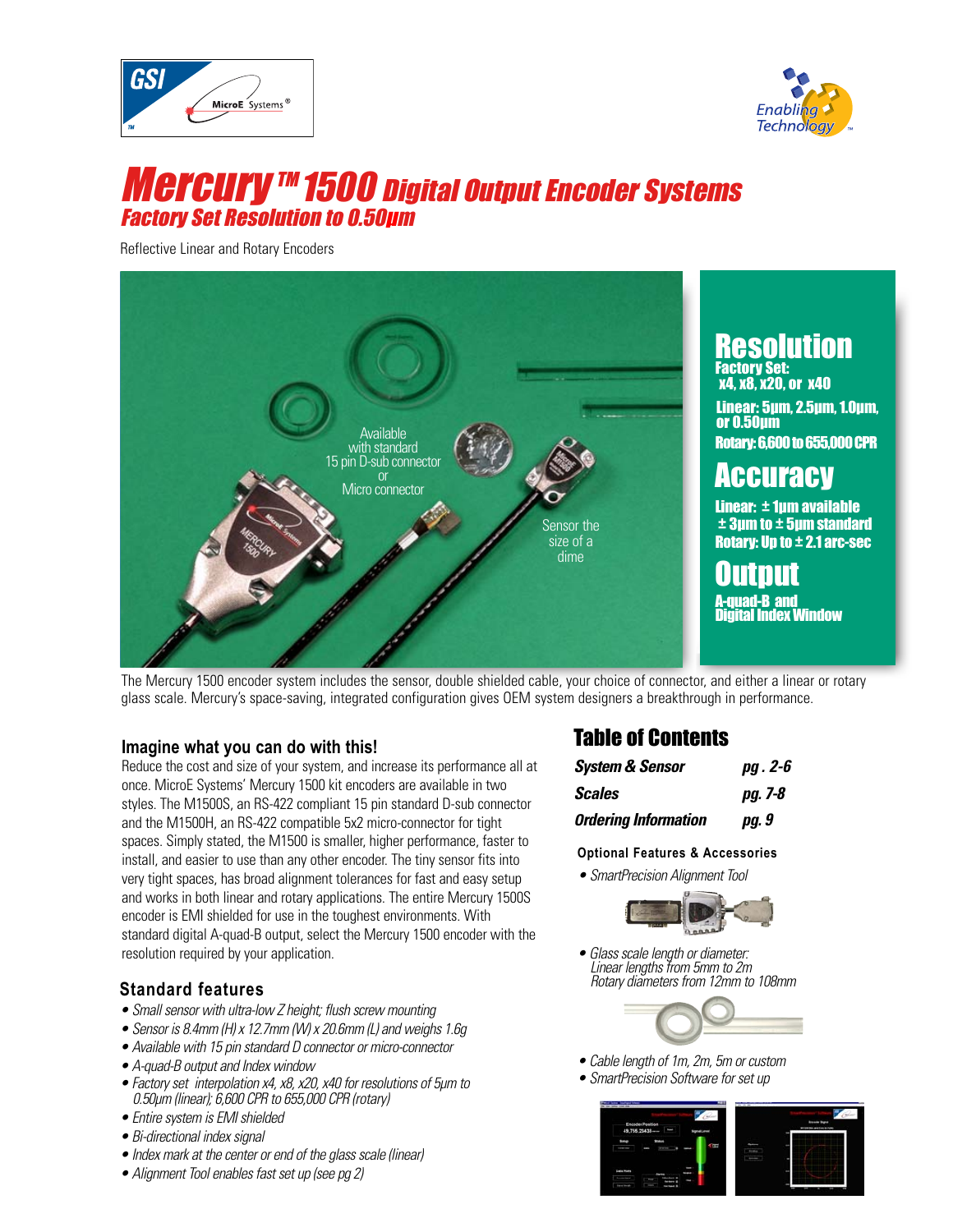# System Configurations

Standard and Optional Equipment

## **M1500S Encoder System Standard Equipment**

# **M1500H Encoder System Standard Equipment**



Encoder Sensor Same for linear and rotary scales.

**Controller** Interface Cable

M1500S RS-422 compliant 15 pin standard D-sub connector

M1500H RS-422 compatible 5 x 2 header Micro-connector

#### SmartPrecision™ Alignment Tool - SSAT 1500

Provides fast set up; the built-in LED indicators make alignment fast and easy, eliminating the need for an oscilloscope.

The RS232 Interface Adapter provides power to the encoder and connections to a PC. This is included with the Alignment Tool.

# **Optional Software**

#### SmartPrecision™ Software



Optional software lets you view signal strength, Lissajous plots, position data and diagnostics.



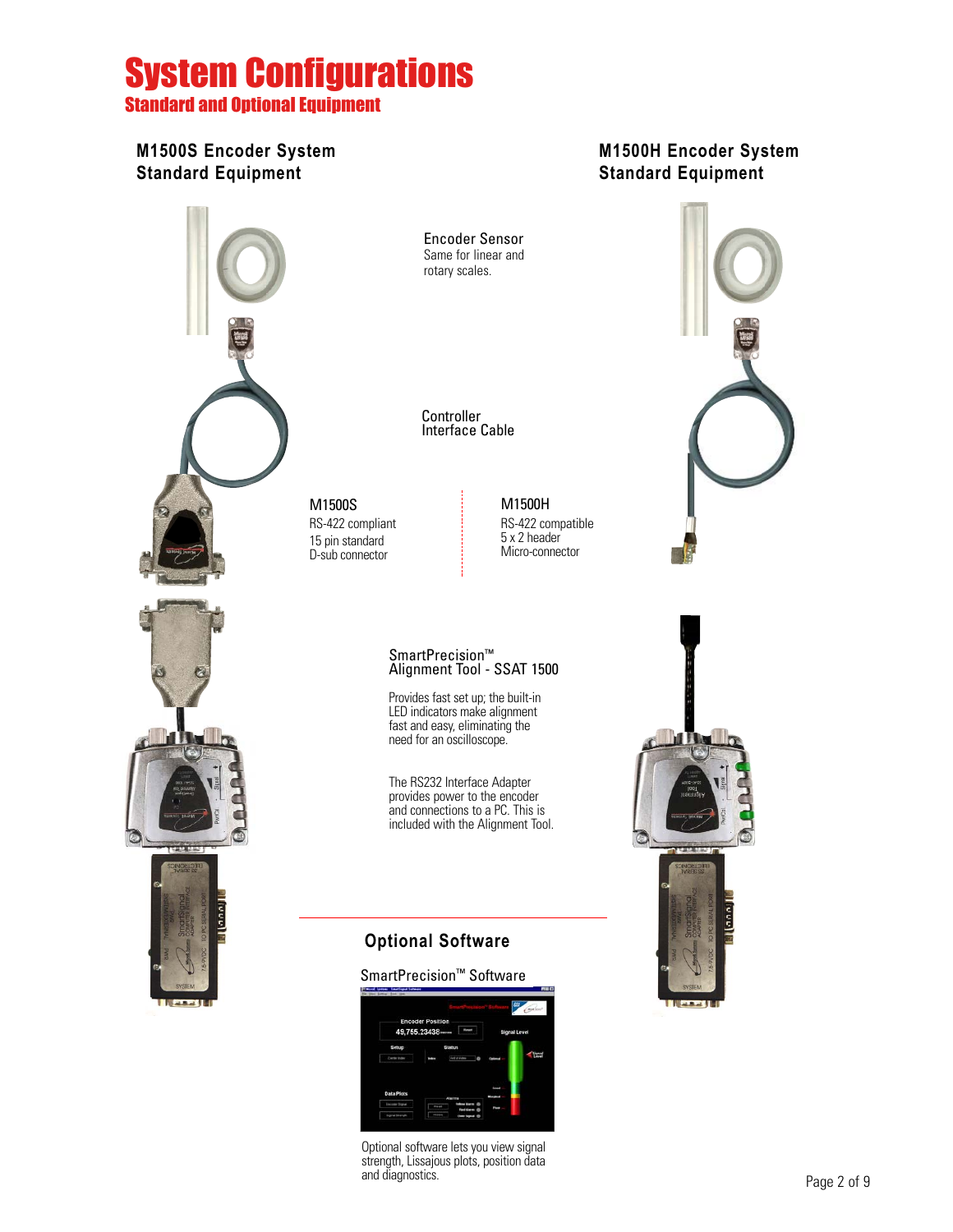# Broader Alignment Tolerances, Increased Standoff Clearance, Smallest Sensor and More

Why Mercury Encoders Make It Easier To Design High Performance Into Your Equipment



### **Alignment Tolerance Comparison\*\***

### **Eliminate the Frustration of Touchy Encoder Alignment**

#### **Mercury Solves this Problem for Good**

Fussy alignment is no longer a concern. With Mercury's patented PurePrecision™ optics, advanced SmartPrecision™ electronics and LED alignment indicators, you can push the sensor against your reference surface, tighten the screws and you're finished. Try that with brand X or Y.

This performance is possible thanks to relaxed alignment tolerances, particularly in the theta Z axis. Mercury offers a  $\pm$  2 $\degree$  sweet spot-that's a 300% improvement over the best competitive encoder. And that will result in dramatic savings in manufacturing costs.

No other commercially available encoder is easier to align, easier to use, or easier to integrate into your designs.

|                                                                     |                   |                   | Mercury vs. Best Competitor                      |
|---------------------------------------------------------------------|-------------------|-------------------|--------------------------------------------------|
| $\pm$ 0.15mm                                                        | $\pm$ 0.1mm       | $\pm$ 0.1mm       | Mercury is 50% better                            |
| $\pm$ 0.20mm for linear<br>$\pm$ 0.10mm for rotary $\geq$ 19mm dia. | $\pm$ 0.1mm       | unspecified       | Mercury is 100% better                           |
| $\pm 1.0^\circ$                                                     | unspecified       | $\pm 1.0^\circ$   |                                                  |
| $\pm 2.0^{\circ}$                                                   | $\pm 0.1^{\circ}$ | $±1.0^\circ$      | Mercury is 100% better                           |
| $± 2.0^\circ$                                                       | $\pm$ 0.006°      | $\pm 0.5^{\circ}$ | Mercury is 300% better                           |
|                                                                     | Mercury*          | <b>Brand X</b>    | Anguinone roidianoc companocii<br><b>Brand Y</b> |

\*Measured at a constant temperature for one axis at a time with all other axes at their ideal positions.

\*\*Based on published specifications

#### **Mercury Can Reduce System Size and Cost**

Mercury's sensor height is 44% shorter than competitive encoders, making it easy to fit into your design. This reduction can also cut total system weight and cost by allowing the use of smaller motors and stages. Safe system operation is also enhanced thanks to Mercury's generous standoff clearance– 200% greater than other encoders. And its standoff tolerance is 50% greater than the best alternative. This significantly relaxes mechanical system tolerances, while reducing system costs.

#### **Mechanical Dimension Comparison\*\***

|                    | Mercury Brand X Brand Y              |                   |                   | Mercury vs.<br>Best Competitor |
|--------------------|--------------------------------------|-------------------|-------------------|--------------------------------|
| Sensor Z height    | 8.4 <sub>mm</sub>                    | 23mm              | 15mm              | 44% better                     |
| Standoff clearance | $2.4$ mm                             | 0.5 <sub>mm</sub> | 0.8 <sub>mm</sub> | 200% better                    |
| Standoff tolerance | $\pm$ 0.15mm $\pm$ 0.1mm $\pm$ 0.1mm |                   |                   | 50% better                     |
| System height      | $11.7$ mm                            | 28.5mm            | $15.8$ mm         | 26% better                     |
|                    |                                      |                   |                   |                                |

\*\*Based on published specifications



\* Dimensions shown illustrate encoder system standoff clearance; see Mercury Encoder Interface Drawings for correct design reference surfaces.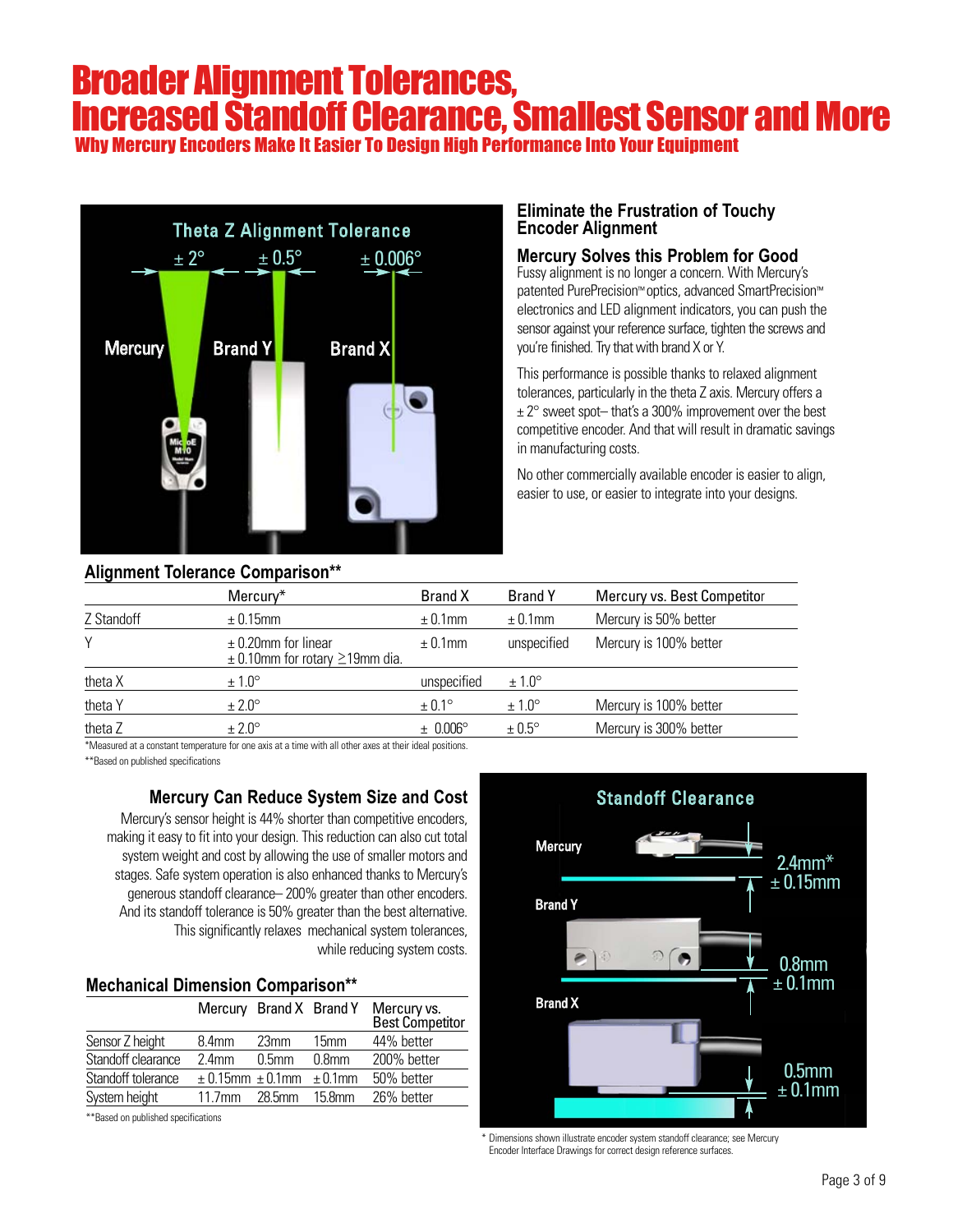# System Specifications Resolution and Maximum Speed

Mercury 1500 systems have factory set interpolation: x4, x8, x20, x40. Below is the table of available resolutions.

### **Linear - 20μm grating pitch**

| Interpolation | Resolution           | Maximum Speed |
|---------------|----------------------|---------------|
| x4            | 5.000µm/count        | 7200mm/s      |
| x8            | 2.500µm/count        | 7200mm/s      |
| x20           | $1.000 \mu m$ /count | 7200mm/s      |
| x40           | $0.500 \mu m$ /count | 7200mm/s      |

## **Rotary - 20μm grating pitch**

| Rotary      | Fundamental | Interpolation                                  |
|-------------|-------------|------------------------------------------------|
| Glass Scale | Resolution  | Below is a table of the available resolutions. |
| Diameter    |             |                                                |

| 0.472" [12.00mm]   | 1650 CPR  |                                          | χ4     | x8      | x20     | x40     |
|--------------------|-----------|------------------------------------------|--------|---------|---------|---------|
|                    |           | interpolated resolution (CPR)            | 6,600  | 13,200  | 33,000  | 66,000  |
|                    |           | interpolated resolution (arc-sec/count)* | 196.4  | 98.2    | 39.2    | 19.64   |
|                    |           | interpolated resolution (urad/count)*    | 952    | 476     | 190.3   | 95.2    |
|                    |           | maximum speed (RPM)                      | 13090  | 13090   | 13090   | 13090   |
| $0.750"$ [19.05mm] | 2500 CPR  |                                          | x4     | x8      | x20     | x40     |
|                    |           | interpolated resolution (CPR)            | 10,000 | 20,000  | 50,000  | 100,000 |
|                    |           | interpolated resolution (arc-sec/count)* | 129.6  | 64.8    | 25.9    | 12.96   |
|                    |           | interpolated resolution (urad/count)*    | 628    | 314     | 125.6   | 62.8    |
|                    |           | maximum speed (RPM)                      | 8640   | 8640    | 8640    | 8640    |
| 1.250" [31.75mm]   | 4096 CPR  |                                          | х4     | x8      | x20     | x40     |
|                    |           | interpolated resolution (CPR)            | 16,384 | 32,768  | 81,920  | 163,840 |
|                    |           | interpolated resolution (arc-sec/count)* | 79.1   | 39.6    | 15.82   | 7.91    |
|                    |           | interpolated resolution (µrad/count)*    | 383    | 191.7   | 76.6    | 38.3    |
|                    |           | maximum speed (RPM)                      | 5273   | 5273    | 5273    | 5273    |
| 2.250" [57.15mm]   | 8192 CPR  |                                          | x4     | x8      | x20     | x40     |
|                    |           | interpolated resolution (CPR)            | 32,768 | 65,536  | 163,840 | 327,680 |
|                    |           | interpolated resolution (arc-sec/count)* | 39.6   | 19.78   | 7.92    | 3.96    |
|                    |           | interpolated resolution (µrad/count)*    | 191.7  | 95.8    | 38.3    | 19.17   |
|                    |           | maximum speed (RPM)                      | 2637   | 2637    | 2637    | 2637    |
| 4.250" [107.95mm]  | 16384 CPR |                                          | χ4     | х8      | x20     | x40     |
|                    |           | interpolated resolution (CPR)            | 65,536 | 131,072 | 327,680 | 655,360 |
|                    |           | interpolated resolution (arc-sec/count)* | 19.78  | 9.89    | 3.96    | 1.978   |
|                    |           | interpolated resolution (urad/count)*    | 95.8   | 47.9    | 19.16   | 9.58    |
|                    |           | maximum speed (RPM)                      | 1318   | 1318    | 1318    | 1318    |

\* Resolution values shown are approximate. To calculate exact resolution values, convert from CPR (Counts Per Revolution) to the desired units.

Note: Specifications assume XOR function which is available in all standard controllers.

All Specifications are subject to change. All data is accurate to the best of our knowledge. MicroE Systems is not responsible for errors.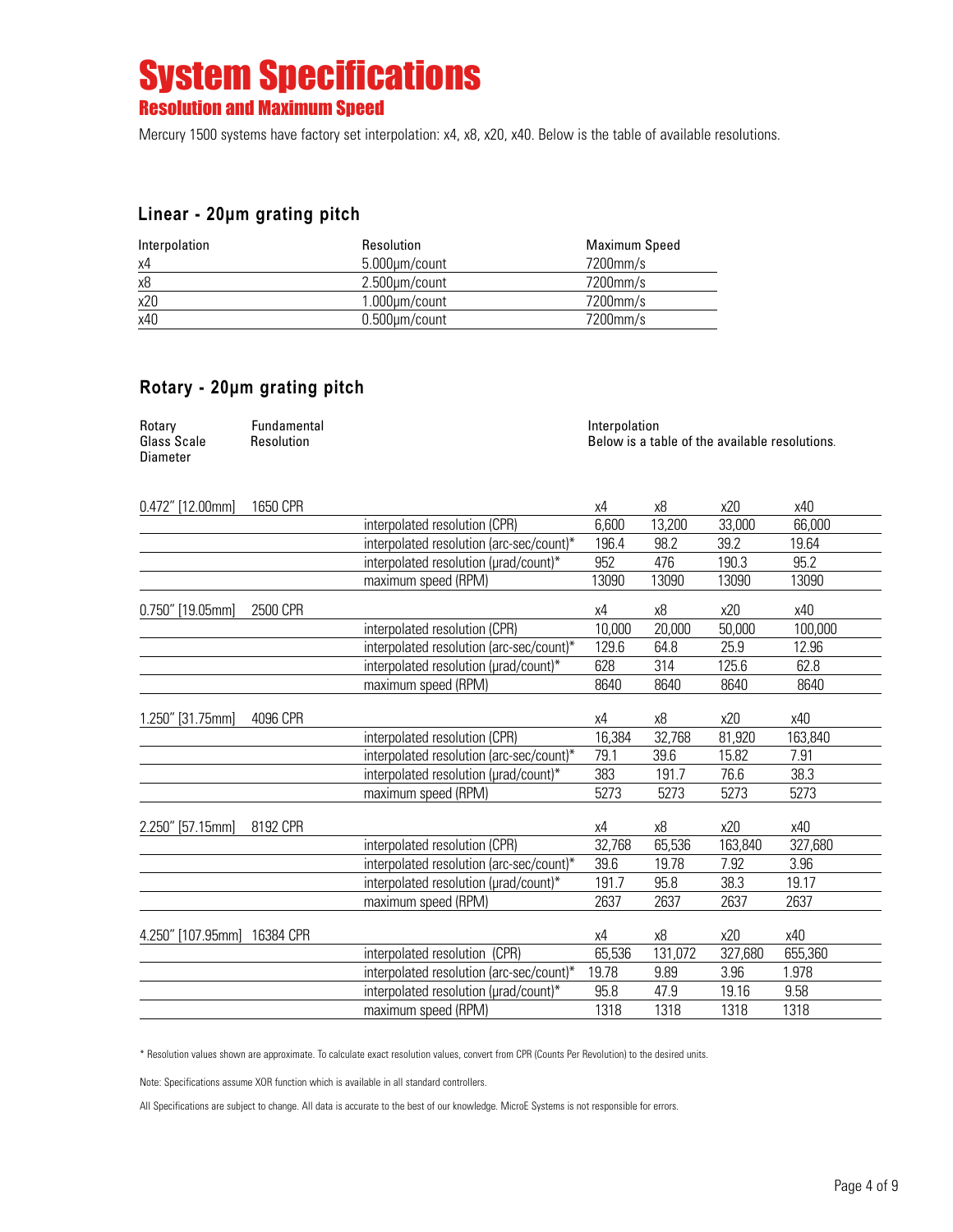# System Specifications

## **System**

| <b>Grating Period</b> | 20um                                                                                                                                                                                                                              |
|-----------------------|-----------------------------------------------------------------------------------------------------------------------------------------------------------------------------------------------------------------------------------|
|                       | System Resolution 5µm, 2.5µm, 1.00µm, or 0.50µm (linear)                                                                                                                                                                          |
| Linear Accuracy*      | Better than $\pm 1 \mu m^{**}$ available; contact MicroE                                                                                                                                                                          |
|                       | Better than $\pm 3\mu m^{**}$ up to 130mm, $\pm 5\mu m$ from 155mm to 1m,                                                                                                                                                         |
|                       | $\pm 5\mu$ m per meter from 1 m to 2 m                                                                                                                                                                                            |
|                       | *Maximum peak to peak error over the specified movement when compared to a NIST-traceable laser interferometer standard,<br>used at room temperature and with MicroE interpolation electronics.                                   |
|                       | $\frac{1}{2}$ . The contract of the contract of the contract of the contract of the contract of the contract of the contract of the contract of the contract of the contract of the contract of the contract of the contract of t |

\*\*Or +/- one quadrature count, whichever error value is greater.

| Rotary Accuracy* | Scale O.D. | Microradians** | Arc-Seconds** |  |
|------------------|------------|----------------|---------------|--|
|                  | $12.00$ mm | ±100           | +21           |  |
|                  | 19.05mm    | ±63            | ±13           |  |
|                  | 31.75mm    | ±38            | $+7.8$        |  |
|                  | 57.15mm    | ±19            | ±3.9          |  |
|                  | 107.95mm   | ±10            | ⊥? 1          |  |

\*Based on ideal scale mounting concentricity

\*\*Or +/- one quadrature count, whichever error value is greater.

#### **Sensor Size**

| W:      | 12.70mm           | 0.500" |  |
|---------|-------------------|--------|--|
|         | 20.57mm           | 0.810" |  |
| ⊶⊶<br>. | .38 <sub>mm</sub> | .330"  |  |

## **Operating and Electrical Specifications**

| Power Supply   | $5VDC \pm 5\%$ @ 60mA                                                                                  |
|----------------|--------------------------------------------------------------------------------------------------------|
| Temperature    |                                                                                                        |
| Operating:     | 0 to $70^{\circ}$ C                                                                                    |
| Storage:       | $-20$ to $70^{\circ}$ C                                                                                |
| Humidity:      | 10 - 90% RH non-condensing                                                                             |
| EMI:           | M1500S: Entire system is EMI/RFI protected<br>M1500H: Customer provides shielding at cable termination |
| Shock:         | 1500G 0.5 ms half sine (Sensor)                                                                        |
| Sensor Weight: | 5.0g (Sensor without cable)                                                                            |
| Cable:         | Double Shield. Diameter: 3.6mm (0.142")<br>Flex Life: 20 x 10° cycles @ 20mm bending radius            |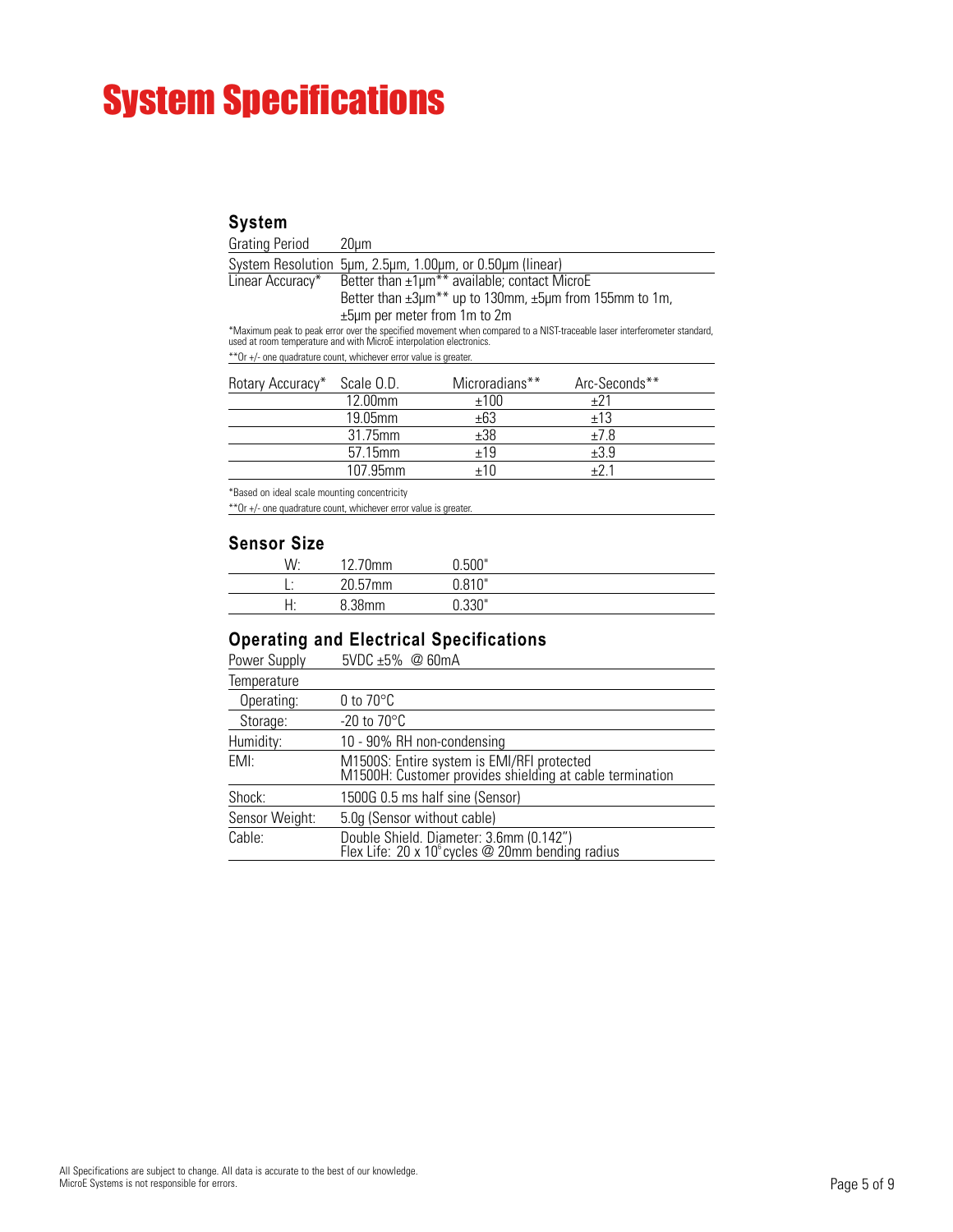## **Mechanical Information - Sensor with Standard D-sub Connector**



### Mercury 1500S Outputs

|                                                         | 15-pin Standard Male D-sub connector |
|---------------------------------------------------------|--------------------------------------|
| PIN                                                     | FUNCTION                             |
| 1                                                       | Reserved - do not connect            |
|                                                         | Reserved - do not connect            |
|                                                         | Reserved - do not connect            |
| $\frac{2}{3} - \frac{3}{4} - \frac{1}{5} - \frac{6}{6}$ | A - quadrature                       |
|                                                         | $A +$ quadrature                     |
|                                                         | Reserved - do not connect            |
| $\frac{7}{8}$                                           | $Sine+***$                           |
|                                                         | Cosine+***                           |
|                                                         | B-quadrature                         |
| 10                                                      | B+ quadrature                        |
| 11                                                      | Reserved - do not connect            |
| 12                                                      | +5VDC                                |
| 13                                                      | Ground                               |
| 14                                                      | Index Window+                        |
| 15                                                      | Index Window-                        |

\*\*\* Analog outputs are for sensor alignment only and are nominally 0.85Vpp with 1.7V offset.

## **Index Window Pin 14 on M1500S and pin 6 on M1500H**

| 20µm Typical |      |
|--------------|------|
|              | 5VDC |

# Mercury 1500H Outputs

Micro-connector (Female 5 x 2 Header)

| pin                                       | <b>FUNCTION</b>    |
|-------------------------------------------|--------------------|
| 1                                         | Sine+***           |
|                                           | Index Window -     |
| $\frac{2}{3}$ $\frac{3}{4}$ $\frac{4}{5}$ | Cosine+***         |
|                                           | Ground             |
|                                           | $A + quadrature**$ |
| $\overline{6}$                            | Index Window +     |
| $\overline{7}$                            | A - quadrature**   |
| $\overline{8}$                            | +5VDC              |
| 9                                         | B+ quadrature**    |
| 10                                        | B-quadrature**     |
|                                           |                    |

\*\*Compatible with RS-422 receiver

\*\*\* Analog outputs are for sensor alignment only and are nominally 0.85Vpp with 1.7V offset.

Note: See user manual for guidelines on cable strain relief and grounding.

## **Mechanical Information - Sensor with Micro-connector**



All Specifications are subject to change. All data is accurate to the best of our knowledge. MicroE Systems is not responsible for errors.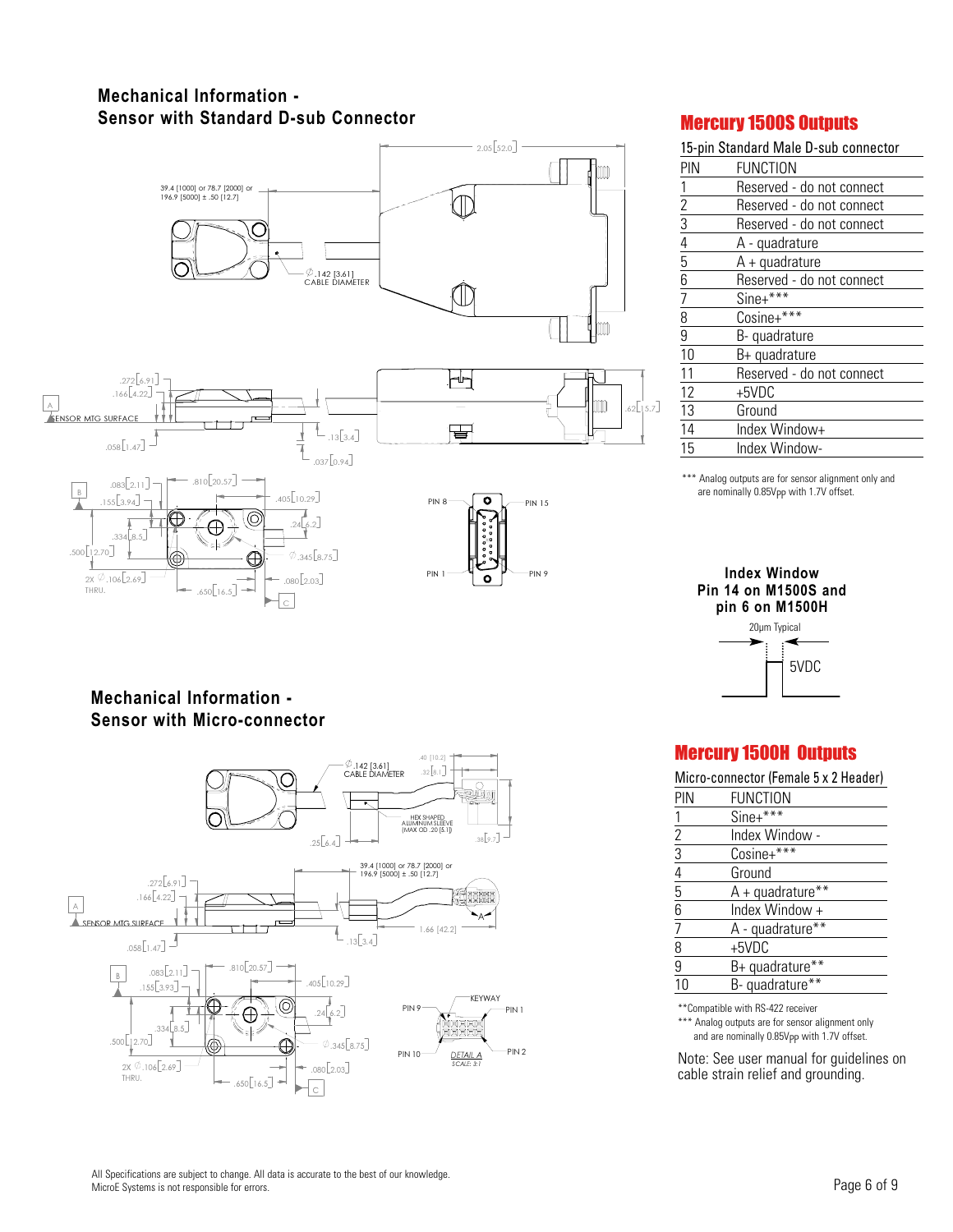# Scale Specifications Standard and Customized Sca

MicroE Systems offers a wide array of chrome on glass scales for the highest accuracy and best thermal stability. Easy to install, standard linear and rotary scales meet most application requirements. Customized linear, rotary, and rotary segment scales are available where needed. All scales include an optical index. Mercury's glass scales save time by eliminating motion system calibrations or linearity corrections required by other encoders, and provide better thermal stability than metal tape scales.

#### **Options include:**

- *Standard linear:* 18mm 2m
- Standard rotary: 12mm 107.95mm diameter, with or without hubs
- Custom linear\*: special lengths, widths, thickness, index mark locations and special low CTE materials
- Custom rotary\*: special ID's, OD's (up to 304.8mm), index mark outside the main track and special low CTE materials
- Mounting of hubs for rotary scales: MicroE Systems can mount and align standard, custom, or customer-supplied hubs
- Rotary segments\*: any angle range; wide range of radius values

\*Custom scales or rotary segments are available in OEM quantities. Contact your local MicroE Systems sales office.

# Standard Short Linear Scales

#### **130mm and Shorter**

Key: inches[mm]



Custom scales available

# Standard Long Linear Scales

#### **155mm and Longer**

Key: inches[mm]



Custom scales available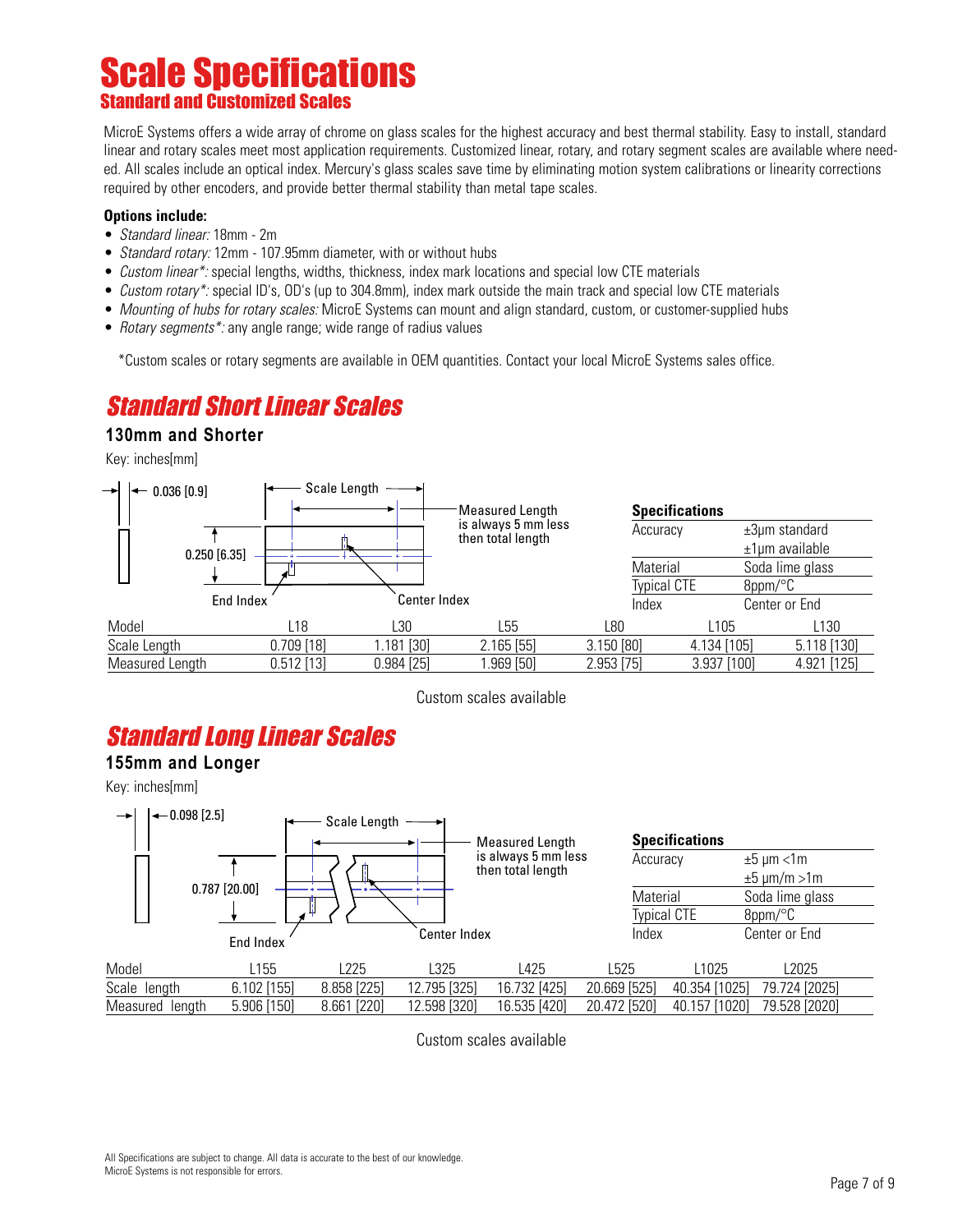# Standard Rotary Scales



| <b>Specifications</b> |                      |
|-----------------------|----------------------|
| Material              | Soda lime glass      |
| <b>Typical CTE</b>    | $8$ ppm/ $\degree$ C |

Key: inches[mm]

| Model No. | Scale Outer<br>Diameter | Scale Inner<br>Diameter | Optical<br>Diameter | Hub Inner<br>Diameter<br>$+.0005/-0.0000$ | Hub<br><b>Thickness</b> | Fundamental<br><b>CPR</b> |
|-----------|-------------------------|-------------------------|---------------------|-------------------------------------------|-------------------------|---------------------------|
| R1206     | $0.472$ [12.00]         | $0.250$ [6.35]          | $0.413$ [10.50]     | $0.1253$ [3.18]                           | $0.040$ [1.02]          | 1650                      |
| R1910     | $0.750$ [19.05]         | $0.375$ [9.52]          | $0.627$ [15.92]     | $0.1253$ [3.183]                          | $0.040$ [1.02]          | 2500                      |
| R3213     | .250 [31.75]            | $0.500$ [12.70]         | 1.027 [26.08]       | $0.2503$ [6.358]                          | $0.050$ [1.27]          | 4096                      |
| R5725     | 2.250 [57.15]           | $.000$ [25.40]          | 2.053 [52.15]       | 0.5003 [12.708]                           | $0.060$ [1.52]          | 8192                      |
| R10851    | 4.250 [107.95]          | 2.000 [50.80]           | 4.106 [104.30]      | 0003 [25.408]                             | $0.080$ [2.03]          | 16384                     |

Custom scales available